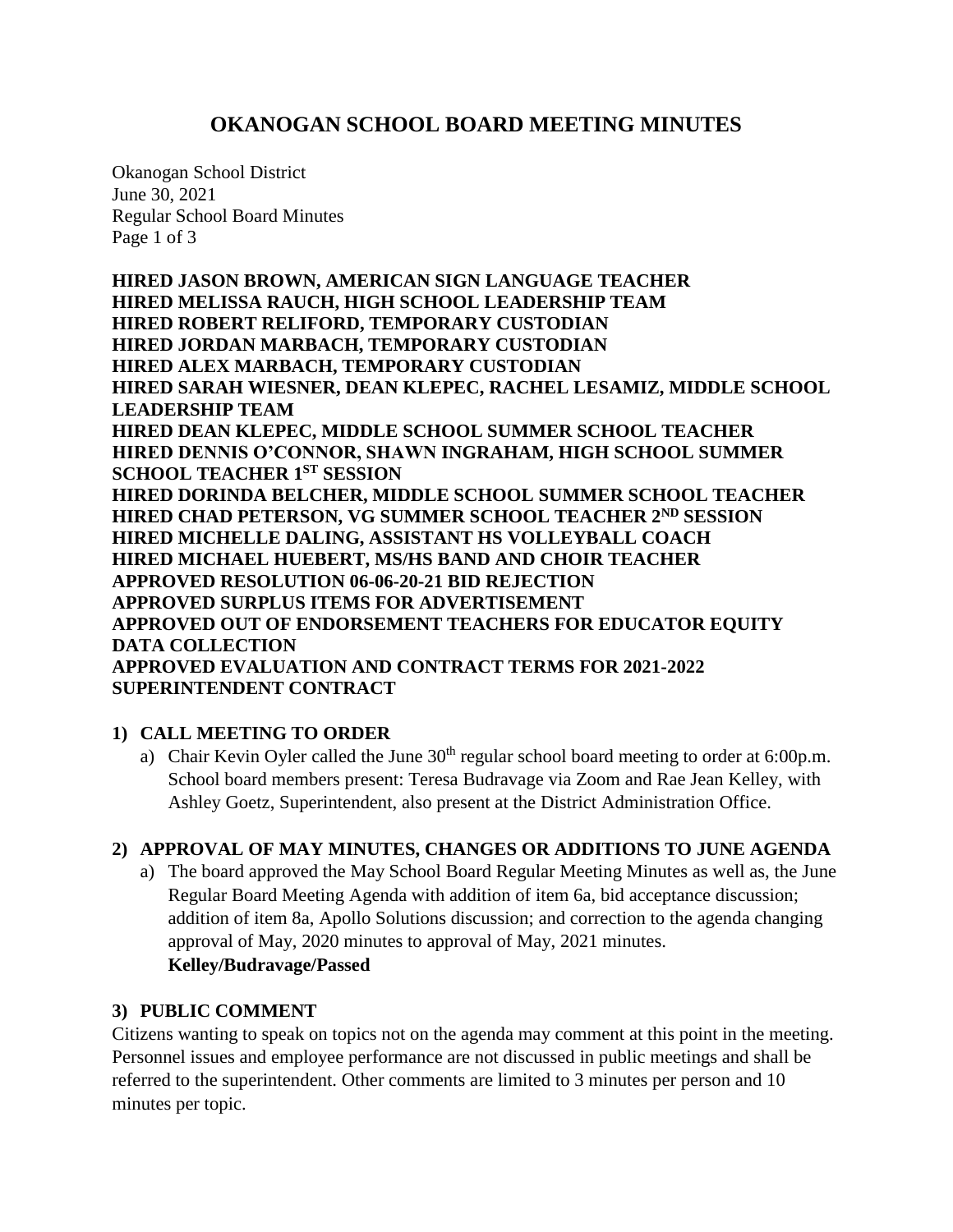Okanogan School District June 30, 2021 Regular School Board Minutes Page 2 of 3

a) None heard

#### **4) APPROVE CONSENT AGENDA**

The board approved the Consent Agenda, which consisted of the following:

- a) Hired Jason Brown, American Sign Language Teacher; Melissa Rauch, High School Leadership Team; Robert Reliford, Temporary Custodian; Jordan Marbach, Temporary Custodian; Alex Marbach, Temporary Custodian; Sarah Wiesner, Dean Klepec, Rachel Lesamiz, Middle School Leadership Team; Dean Klepec, Middle School Summer School Teacher; Dennis O'Connor, Shawn Ingraham, High School Summer School Teachers 1st Session; Dorinda Belcher, Middle School Summer School Teacher; Chad Peterson, VG Summer School Teacher 2<sup>nd</sup> Session; Michelle Daling, Assistant HS Volleyball Coach; Michael Huebert, MS/HS Band and Choir Teacher.
- b) June warrants (251830 through 251935 totaling \$408,411.34)
- c) June payroll totaling \$1,171,491.21.
- d) June student count.

#### **Kelley/Budravage/Passed**

#### **5) APPROVED RESOLUTION 06-06-20-21 BID REJECTION**

The board approved the rejection of bid for the Okanogan School District kitchen upgrades. **Budravage/ Kelley/Passed**

#### **6) BID ACCEPTANCE DISCUSSION**

The board discussed the re-bid options for the Okanogan School District kitchen upgrades. All options were presented and discussed.

#### **7) APPROVED SURPLUS ITEMS FOR ADVERTISEMENT**

The board approved the surplus item list presented by Maintenance Supervisor, Dan Stout. **Budravage/Kelley/Passed**

# **8) APPROVED OUT OF ENDORSEMENT TEACHERS FOR EDUCATOR EQUITY DATA COLLECTION**

### **Kelley/Budravage/Passed**

## **9) APOLLO SOLUTIONS DISCUSSION**

The board discussed a presentation from Apollo Solutions. The company contracts with districts to conduct energy audits in buildings.

#### **10) EXECUTIVE SESSION**

The board adjourned into executive session to conduct the final evaluation of Superintendent, Ashley Goetz, at 6:30. They reconvened regular session at 6:50.